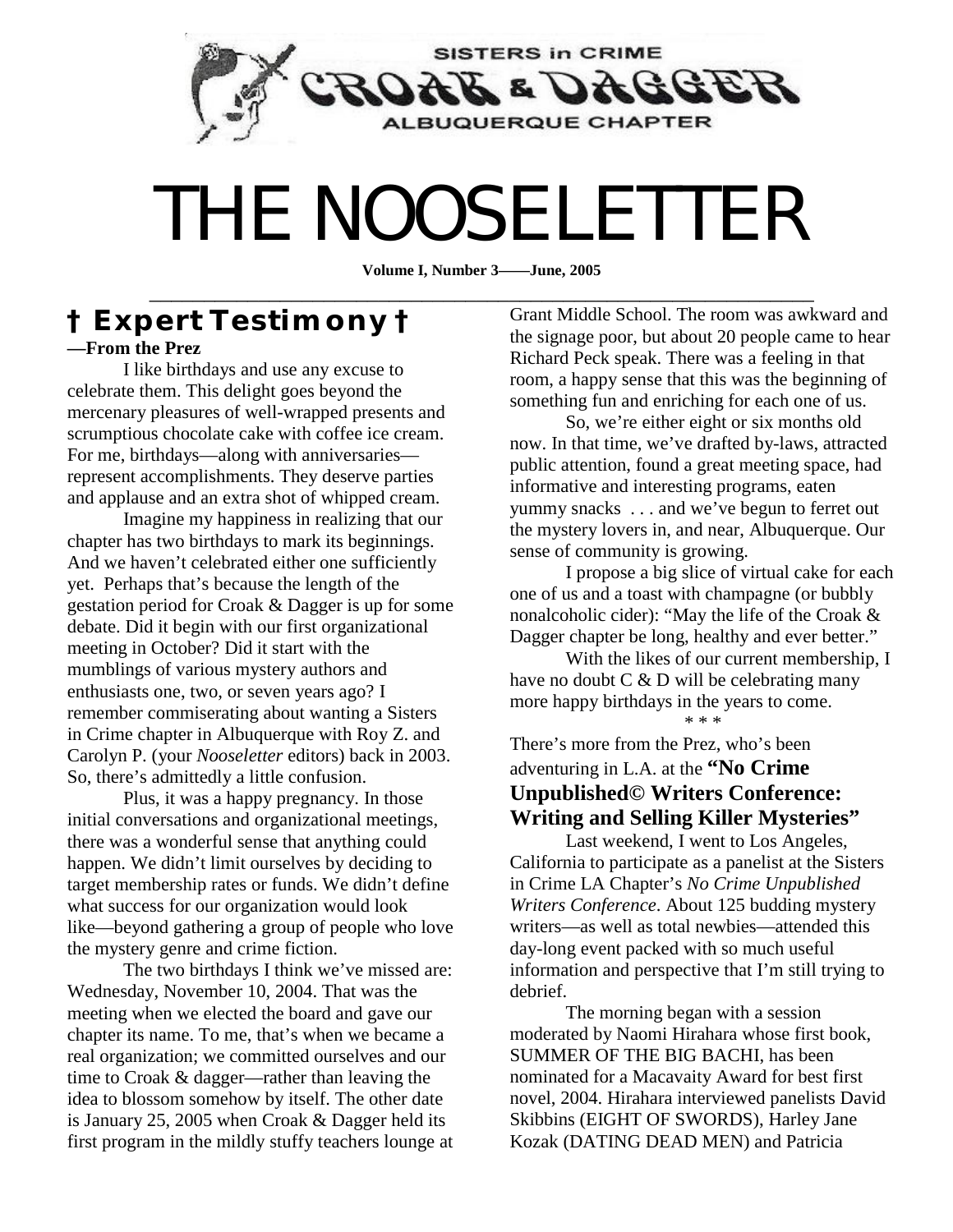Smiley (FALSE PROFITS) about their experiences with their own first novels that have become breakout successes.

The rest of the morning was devoted to dialog writing, editing and polishing manuscripts and forensic lectures. Panelists included Robin Burcell (COLD CASE), John Morgan Wilson (author of the Benjamin Justice mystery series), Edward Wright (WHILE I DISAPPEAR), and Dorothy Johnston—a well-known Australian novelist whose first US book, THE TROJAN DOG, is due out later this year.

For writers who didn't want to listen to panels, there were other experts such as Doug Lyle, MD, (FORENSICS FOR DUMMIES), FBI special agent Mark Lorrin, and Ron Bowers who is a senior deputy district attorney whose presentations for authors about courtroom dynamics and basic law are nationally known and respected.

Our lunchtime speaker was Lee Child. This engaging and charming speaker told the crowd about how he came to write novels, the astounding success of his work so far, and how he remains flummoxed by it all. His talk lasted a good halfhour later than the organizers expected. To their credit, they simply pushed all the events forward that amount of time rather than cut a single minute from the programming. All the panelists were gracious enough to agree to the change.

In the afternoon, participants had the choice of four longer workshops focusing on character development, pitching for movies, killer openings, or juicing up creativity. The day concluded with a panel of literary agents for newer writers.

However sketchy my report, I wanted to give members here an idea of how Sisters in Crime chapters help their communities grow, learn and prosper. In the years to come, I think it would be wonderful if our chapter could come up with a similar day-long event—something with the breadth and quality of this fine conference. I know that chapters in California may have a wider group of people from which to draw their speakers—but given our Croak & Dagger programming thus far, I think we could certainly come up with an event that would marvelously fill our local needs. It's something to think about.

> Cheers to you all, Pari Noskin Taichert, President, Sisters in Crime Croak & Dagger chapter

\_\_\_\_\_\_\_\_\_\_\_\_\_\_\_\_\_\_\_\_\_\_\_\_\_\_\_\_\_\_\_\_\_\_\_\_\_\_\_\_

## **FROM DAISY DALRYMPLE TO LUCREZIA BORGIA**

Notes from the *Historical Novel Society 1st North American Conference*, Salt Lake City, April 15-17, 2005 by Sarah Schwartz

 The Historical Novel Society's first North American conference drew a bounty of writers passionate about medieval Europe, ancient civilizations, and the Renaissance. Then, of course, there were the rest of us who are infatuated with the American past: the Civil War, the Wild West, and the Victorian era. I felt as if I had parachuted into a strange new land filled with people obsessed over past lifetimes, vowing to get it right—in their novels. Over 300 people attended the event in Salt Lake City.

 The following description of panelists' works affords but a glimpse of the range of historical periods covered and the characters that inhabit them.

## **Writing the Western Experience**

A panel moderated by Ann Parker Mystery author Shirley Tallman spoke about her novel, *Murder on Nob Hill* (St. Martin's Minotaur, 2004), which takes place in 1880 in San Francisco. The sleuth, Sarah Woolson, is a young woman who has always dreamed of becoming a lawyer. The trouble is, everyone believes it is not only unnatural, but against God's will, for women to seek a career.

 The panel's moderator, Ann Parker, is the author of *Silver Lies* (Poisoned Pen Press, 2003) set in Leadville, Colorado, in 1879 and featuring Inez Stannert, a tough-minded saloon-keeper.

## **Researching the Historical Novel**

A panel moderated by Karen Swee Kathleen Ernst has written three Civil War mystery novels for the American Girl History Mysteries series: *Trouble at Fort La Pointe*, *Whistler in the Dark*, and *Betrayal at Cross Creek*. In addition to writing, Ernst conducts workshops on historical fiction, including research methods and sources, using artifacts and photographs to develop story ideas, characterization, and plotting.

 Margaret Frazer has written fourteen Dame Frevisse mysteries set in 15<sup>th</sup> century England. Her latest is *The Widow's Tale* (Berkley, 2005). Originally, "Margaret Frazer" was two people who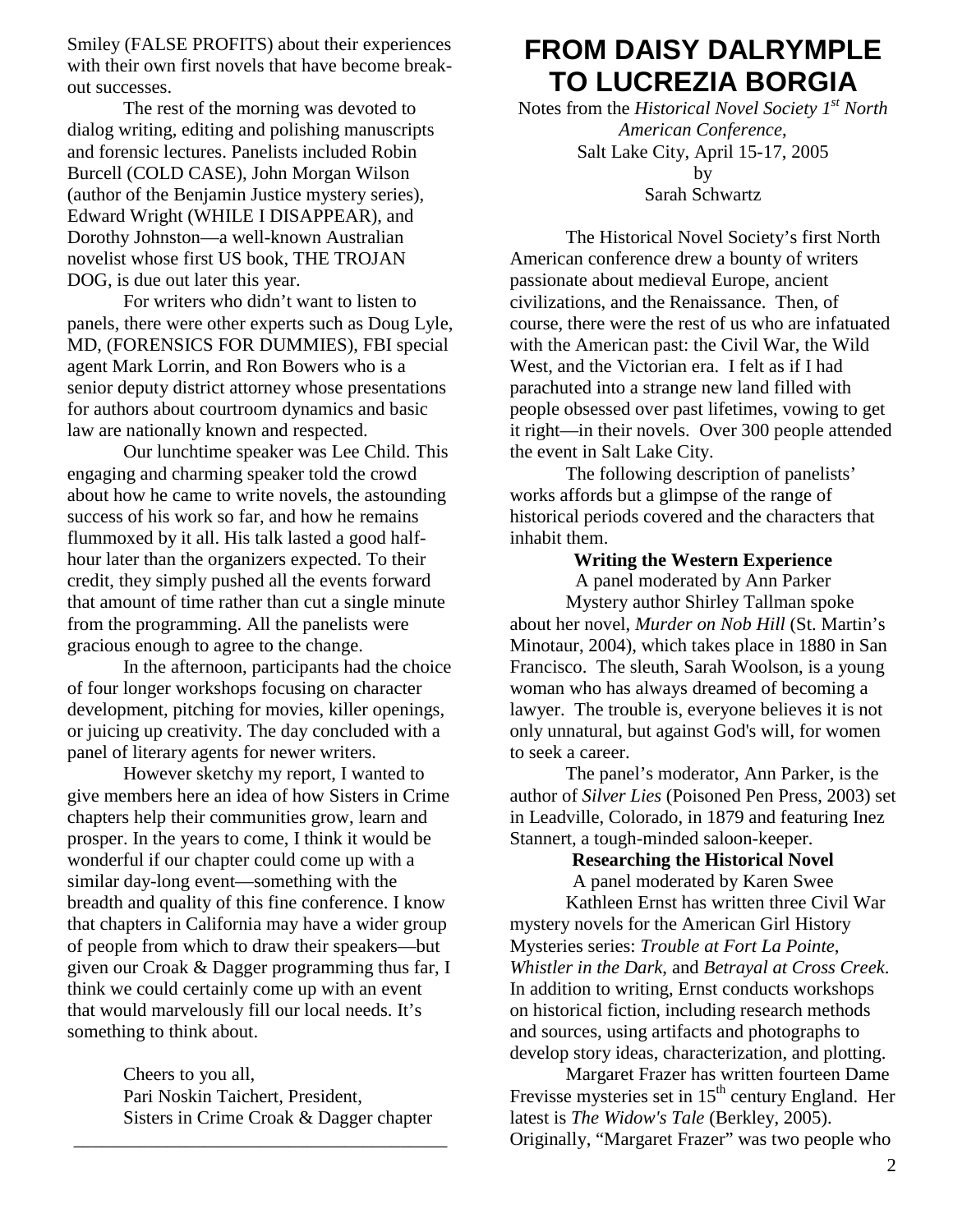met through the Society for Creative Anachronism. After six novels in the Dame Frevisse series, the "Margaret" half returned to the 20th century. The Margaret Frazer we met, the "Frazer" half, came to the relationship with shelves and notebooks full of research on England in the 1400s.

 While researching one of her novels, Judith Merkle Riley studied portrait painting so that she could understand what it's like to be a portraitist. Riley's latest historical novel, set in 1556, is *The Master of All Desires* (Penguin, 1999). The prophet Nostradamus must stop two foolish ladies from wishing on an evil relic. Catherine de Medici also plays a role in this story.

 The moderator, Karen Swee, is the author of *Life, Liberty, and the Pursuit of Murder : a Revolutionary War My[stery](http://catalog.sno-isle.org/cgi-bin/cw_cgi?doSearch+6604+86+_+//NB/Swee%2c%5fKaren+-8+-1)* (Bridge Works Publishing Co., c2004).

 These writers are meticulous, a little bit nutty—and I hope to be just like them.

#### **Historical Mystery Panel**  Moderated by Alana White and composed entirely

of Sisters in Crime members!

 Beverle Graves Myers's latest novel, *Painted Veil : a Baroque Mystery* (Poisoned Pen Press, 2005) is set in 1734 in Venice and is a sequel to *Interrupted Aria*. Her amateur sleuth is Tito Amato, a castrato soprano. How original is that? Myers's first career was psychiatry so expect a little character analysis in her works.

 Carola Dunn's novel, *A Mourning Wedding : a Daisy Dalrymple Mystery* (St. Martin's Minotaur, 2004), is the latest in a series set in England in the 1920s, featuring Daisy Dalrymple Fletcher and her husband, Detective Chief Inspector Alec Fletcher. Dunn used to write Regency romances, but now she writes "nice, friendly, little murders."

 Kathy Lynn Emerson writes Elizabethan mysteries featuring the amateur sleuth Susanna Appleton. Her latest novel is *Face Down Below the Banqueting House: a Lady Appleton Mystery* (Perseverance Press, 2005). Emerson is also the author of nonfiction books about the era in which her *Face Down* series is set, including *The Writer's Guide to Everyday Life in Renaissance England* (Writer's Digest Books, 1996).

 Based on her long list of novels set in the Middle Ages or in the Napoleonic Era I would say Roberta Gellis is a history junkie, but she has also written a sizeable number of science fiction novels. She cut her historical teeth on Howard Pyle's King

Arthur and liked the fact that in those times "everything was personal." Asked why she is writing mysteries, she described herself as a "whore" who'll write anything that sells. She pointed out an advantage to writing historical mysteries—as opposed to contemporary mysteries—is that one doesn't have to worry much about forensics. Her latest novel, *Lucrezia Borgia and the Mother of Poisons* (Forge, 2004), features Lucrezia Borgia, who is accused of poisoning one of her ladies-in-waiting. Borgia becomes a sleuth in order to discover who committed the crime and recover her reputation. *Bone of Contention: a Magdalene la Batarde Mystery* (Forge, 2002) is set in 1139 and features the mistress of a house of prostitution as sleuth.

 Lauren Haney writes mysteries set in ancient Egypt. Her latest novel, *Flesh of the God: a Mystery of Ancient Egypt* (Avon Books, 2003) is a prequel to a series featuring the Medjay policeman, Lieutenant Bak, who has been exiled to a fortified city in a desolate part of the Nile Valley. Haney travels to Egypt at every opportunity. Imagine the drudgery of travel to exotic places in order to get the setting right.

 The panelists, for the most part, were drawn to the historical period first, then the story.

## **Coincoin of** *Isle of Canes***: Breathing Life into Shadowy Women of the Past**

Speaker: Elizabeth Shown Mills Mills, past president of the American

Society of Genealogy and editor of the *National Genealogical Society Quarterly*, recounted her research for the historical novel, *Isle of Canes*, an account of a multi-racial family that rose from the chains of slavery to rule Louisiana's Isle of Canes. The story's central character, Coincoin, is a legend in Louisiana. Mills compared the celebrated Coincoin with the historical Coincoin to show the fallacy of accepting oral history as fact, and of accepting that slaves (and women) cannot be adequately researched. She urged the audience to turn fragments of information into insight and to remember "the past was a foreign country—they did things differently there."

Some of Mills's research principles:

- To find a female, follow the males to whom she is attached.
- To understand a woman, thoroughly study her known kinfolk.
- Track records at every level of government.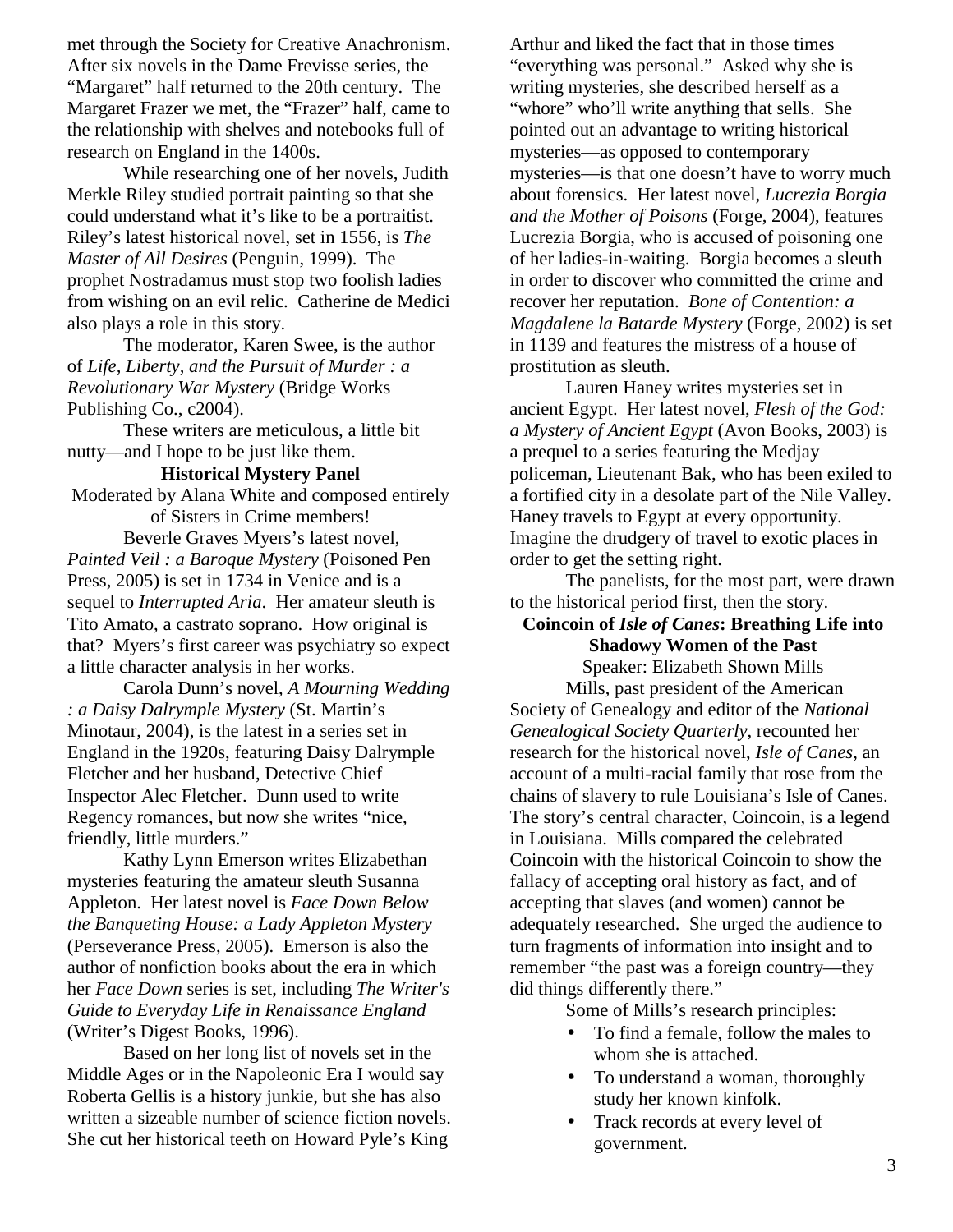- Look for friends, associates, neighbors—anyone connected in any way.
- Interpret legal records in the context of contemporary law.
- Identify unofficial record-keepers and locate their records.

 Mills researched three generations before and after Coincoin to ensure the accuracy of her story.

 The conference provided an opportunity for writers to meet with literary agents and editors, including Natalia Aponte from Tor/Forge, Judy Geary from High Country Publishers, Irene Goodman of the Irene Goodman Literary Agency, Miranda Stecyk of MIRA Books, and Rachel Kahan from Crown Publishers. I mention this aspect because conferences that enable a writer to pitch her wares are an invaluable resource for the pre-published author.

 Sisters in Crime, Croak & Dagger Chapter, Albuquerque, was well represented with Rob Kresge along with the Page Erwin writing duo. The four of us Sisters met over drinks with our Western sisters who are members of Women Writing The West, an association of writers, editors, publishers, agents, booksellers, and other professionals writing and promoting the Women's West. Their  $11<sup>th</sup>$ annual conference is scheduled for Oct. 21-23, 2005 in Fort Worth, Texas. Check out www.womenwritingthewest.org for more information. (Men are welcome!)

 [If you write, or are a fan](http://www.womenwritingthewest.org/) of historical mysteries, find out more about the Historical Novel Society at www.historicalnovelsociety.org.

\_\_\_\_\_\_\_\_\_\_\_\_\_\_\_\_\_\_\_\_\_\_\_\_\_\_\_\_\_\_

## The [Cairn of Albertvs](http://www.historicalnovelsociety.org/)

## *Roman Holiday*

*Don't always do as the Romans did…* 

Some 132 days in the twelve Roman calendar months, which parallel our own (vice-versa, actually) were days off for Julius Citizen and his family. Slaves, especially, looked forward to the December Saturnalia, but don't try these in your living room.

**This Bud's for you!** The ancient March 15 new year festival of Anna Parenna may sound like a Tolstoy novel, but on that day Romans packed their coolers and got out of town to picnic on someone

else's property. In this original binge drinking spree, the aim was to down as many cups of wine as you could, because it was believed you would live as long as the number of drinks you had. Trouble was, at the end of the day no one could remember.

**Voodoo and Vampires.** The invisible spirits who lived at crossroads were either friend or foe—sort of like drivers crossing The Big I. On January 1-3, to keep spooks happy, hang woolen dolls in your house and lace many strands of garlic around your personal household gods.

**Tax deductible?** On April 15, after mailing in your IRS return, go out and celebrate Mother Earth. Directions:.

1. Find a pregnant cow.

2. **C E N S O R E D** 

3. Take the unborn calf to the Vestal Virgins at Rome, who will burn it in their sacred fire. 4. Save the ashes of the burned fetus for use at April and July festivals.

**Pre-Viagra**. On March 1 women trooped to Juno's temple on the Esquiline Hill (Jupiter was out somewhere dallying with wood nymphs.) Husbands stayed home and prayed (that their wives would or would not return?), then gave them money and presents when they did come home. Doesn't say if some left again right away.

You don't wanna know... March 15-25/ Fertility rites to Cybele and Attis. Some men went out into a pine forest with a sharp blade…

## …**C E N S O R E D**

**Definitely not in your living room!** To make dunging out sheep and cattle pens seem like fun, Roman farmers turned the two days into Funsville. Sulfur was burned to cover the smell, then the animals were put into clean, decorated pens and sprinkled with H20. Bonfires were lighted, after which olives, horse blood (Pegasus, where are you?), beanstalks and the ashes of that unborn calf were thrown in. Those still able to—man *and* beast— jumped over the fires three times to protect themselves from things that went bump in the night. To calm the beasts, they were fed oatmeal cookies and warm milk. It's not recorded what the farmers took. Wanna guess?

**New Mexico monsoon.** On August 19 rituals were held to Jupiter to encourage the whimsical god to send storms, heavy rains and floods **NOW,** before the harvests were brought in.

**Make up your mind.** Eight days later, the Volturnia festival was held to keep ripening fruits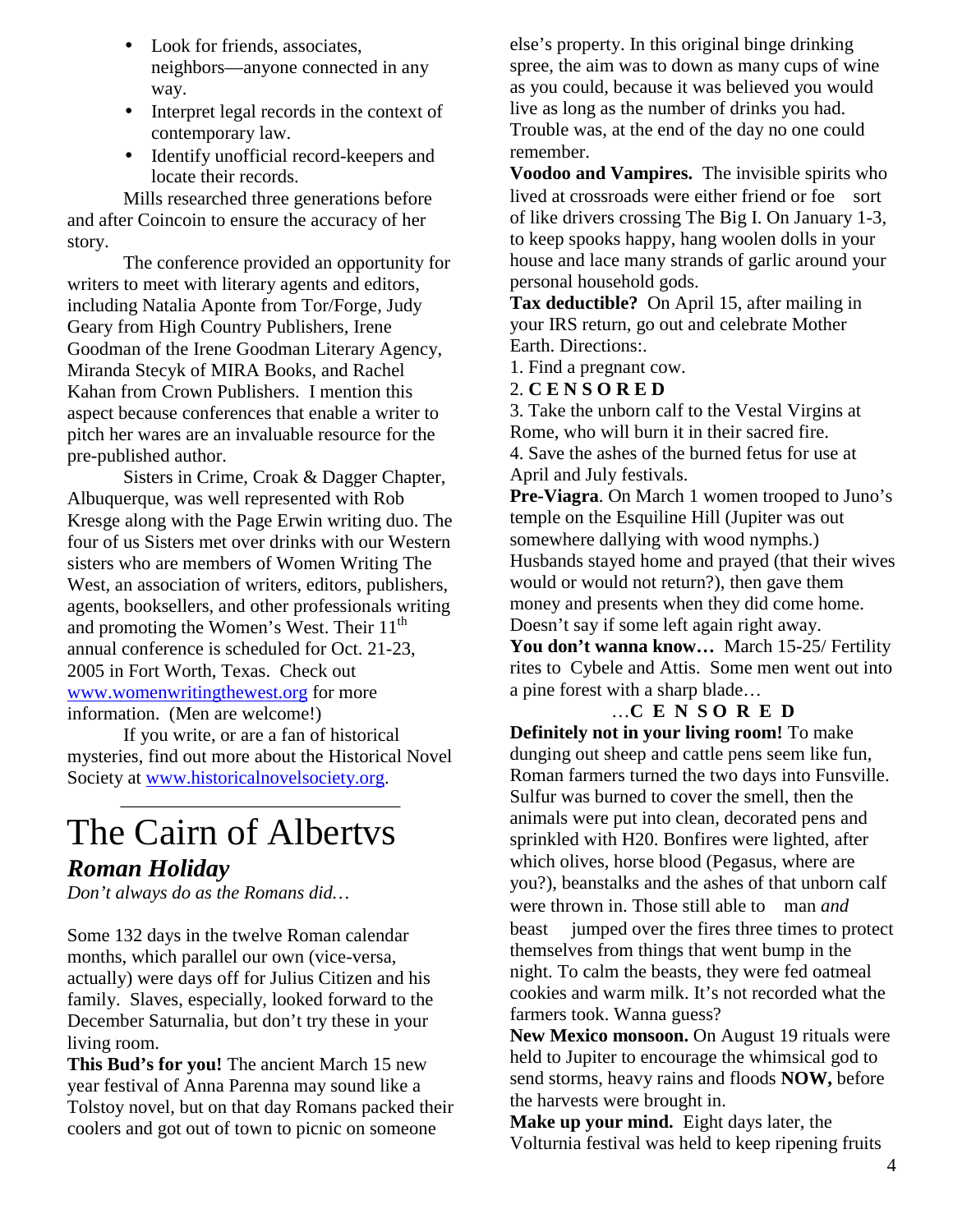from shriveling in the hot winds common at this time.

**All I want for Christmas is**… The Saturnalia took place from December 17 - 24. Week-long revelries honored the god Saturn (Kronos in Greek mythology; he ate his children) and marked the winter solstice. The celebration was a sort Roman Mardi Gras-cum-Extreme Social Makeover: businesses, schools and the government shut down, people over-spent on gifts, over-ate, over-drank and over-dressed in costumes until no one could tell billionaires from beggars. A mock king, "The Lord of Misrule," was crowned, who ordered masters to serve their slaves. 'Course the costumes came off on the  $25<sup>th</sup>$  guess who cleaned up the mess?

Some festivals had self-explanatory names: Orgiastic Festival of Juno Februa (Don' t ask); Festival of Bacchus (Do you have to ask?); Hilaria (Laugh a minute); Feast of Expectant Mothers (It better be a boy); Feast of Pomona (Opted by a California town).

**Pax vobiscum.** Perhaps January 30 should have taken precedence—The Festival of Peace.  $\checkmark$ 

**\_\_\_\_\_\_\_\_\_\_\_\_\_\_\_\_\_\_\_\_\_\_\_\_\_\_\_\_\_\_\_\_\_\_** 

—Albert Noyer



A chart showing the *A* chart showing the *A* chart showing the *A* centage of excellence in the physical properties of books published since  $\sqrt{910}$ .

*Properties of Books* by W.A. Dwiggins & L.B. Siegfried (1919)

Note: The author seems to have forgotten the minor variable of World War I.

#### **OP-ED**

## **—THE GALLOWS TRAP DOOR—**  *Pop-Monkey-Do-Clone* —*by Page Erwin*

 Whether you are a writer or a reader of fiction, you have to wonder, what is happening to publishing?

 This is a hard question because there is no definitive answer and the factors keep changing as market demands change. Add in a monkey-see monkey-do factor in which one best seller gives birth to clone after clone. A little voice within me asks, "Is there any correlation between literature and pop-fiction?" The answer is a resounding "no." The massive influence of media has forever altered taste, and the publishing establishment is only too eager to cater to the whims of consumerism.

 Huge changes in the publishing industry such as consolidation of major houses, "musical chair" hiring of editorial staff, and the increased power of the major book seller chains have all affected what is on the shelves. It may be that literature can still be found among the mid-list publishers, and there are always gems of literature within the ever-shrinking and struggling small press world.

 However, let's have fun with one week's *New York Time Book Review Paperback Book Best Sellers* list. For example, at random, I chose May 22, 2005 and analyzed it, and sure enough, a theme emerged. Disregard that, during that week, Dean Koontz topped the list by going over the edge with *The Taking.* He's popular all over the world and I've seen his titles in airport bookstores from Milan to San Francisco.

 However, six other titles within the top sixteen tell a big part of the story. *The Kite Runner*  by Khaled Hesseini deals with an Afghan-American who returns to Kabul to learn about his childhood friend and see if he is surviving the Taliban. In *A Loving Scoundrel* Johanna Lindsey probes the life of a young woman who grew up on the rough streets of London, wanting to become a lady. *Nighttime Is My Time* by old faithful Mary Higgins Clark deals with a teen set on revenge for being a high school reject twenty years earlier. The reunion, of course, sets him off.

 Susan Monk Kidd turns to a 1964 South Carolina setting in which a teenage girl attempts to exhume her mother's private life in *The Secret Life of Bees*. In *The Curious Incident of the Dog in the Night-time,* a fifteen-year-old autistic savant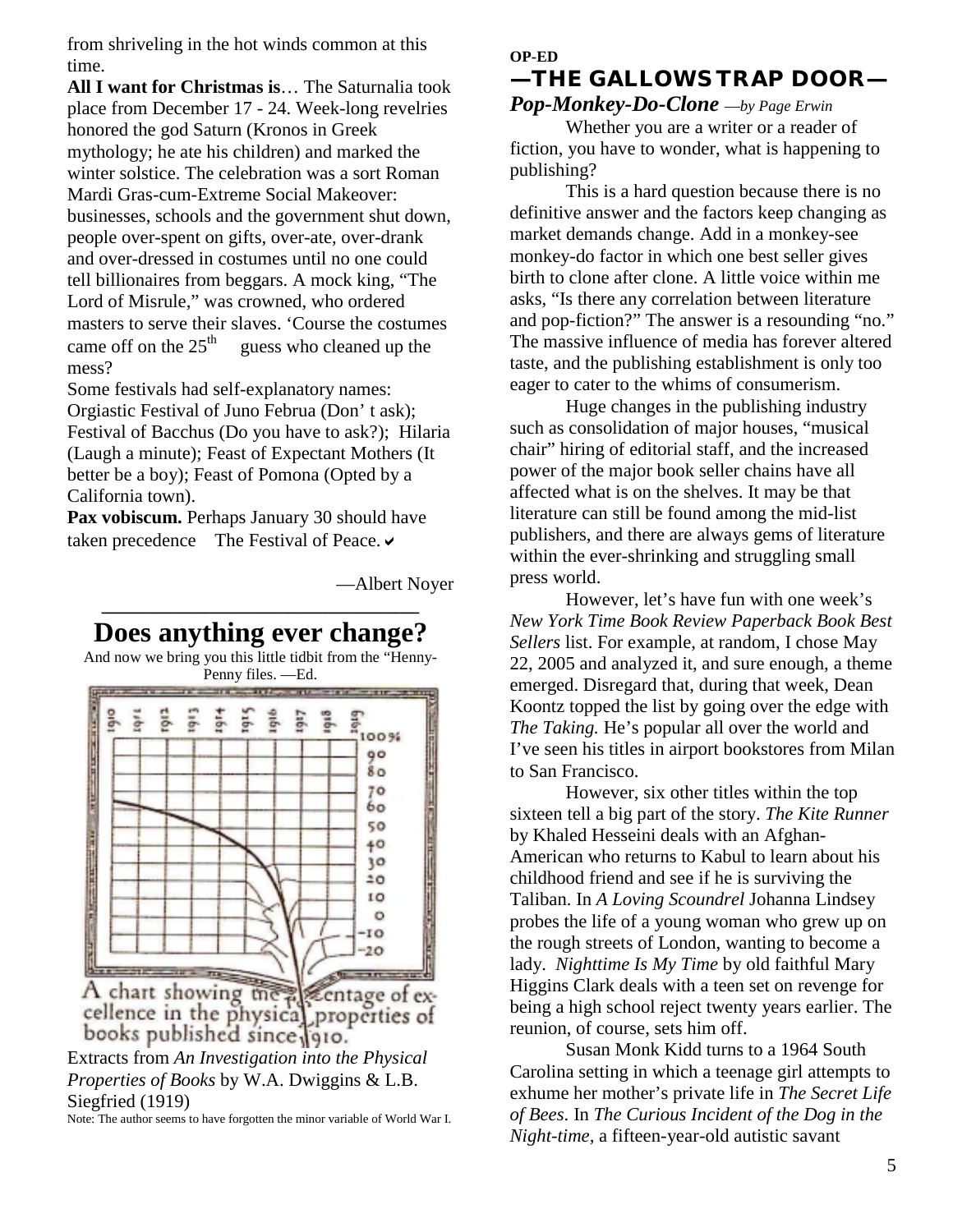searches for the killer of a neighbor's dead poodle. Sue Grafton has reached the letter R and has only eight letters to go! In *R is for Ricochet*, good old Kinsey Milhone stars in a mystery revolving around a millionaire's newly paroled young daughter in deep kim-shee.

 Think about it! That particular week more than one-third of the top selling paperbacks focused on young people. I don't think very many young people even read fiction, unless it's assigned. Even then Cliff Notes would be the real best-seller. So it must be the old folks trying to be young again by osmosis. After all, America's material culture is centered on youth.

 So here's a message for writers. If you are looking for an agent, or better yet, an editor of an honest-to-god publishing company, consider writing this book: A mystery dealing with a teenager, preferably with a deep psychological problem, whose daddy is rich. The teen should be on the run, armed with major secrets or searching for answers to major secrets, and, naturally, this teen must seek revenge. What editor would turn down this suspense-revenge-chick-lit-pop masterpiece? It's high concept, baby. It rocks!  $\vee$ **\_\_\_\_\_\_\_\_\_\_\_\_\_\_\_\_\_\_\_\_\_\_\_\_\_\_\_\_\_\_\_**

## **ROB'S RANDOM SHOTS Die Like a Hero by Clyde Linsley; Berkley Prime Crime, 244 pp**

 The latest book by one of our February East Coast speakers came out after he visited us. *Die Like a Hero* is Clyde Linsley's fourth mystery novel, and the third, but probably not last, in his Josiah Beede series of historical mysteries.

 The series follows New Hampshire lawyer and former Jackson administration kitchen cabinet member Josiah Beede from his actions as "the boy hero of the Battle of New Orleans" in 1815 through his apparent retirement to his farm after the 1836 election of Martin Van Buren. But Beede is not destined for the quiet life. The discovery of the body of a red-headed young woman on his property set the stage for the first Beede adventure, *Death of a Mill Girl*. Linsley followed up this premiere novel the next year with *Saving Louisa*, in which Beede and his freed black neighbor Randolph brave the perils of slavery in 1830s Louisiana to search for Randolph's missing wife, suspected of murder. The first book lets Linsley explore the emerging Industrial Revolution in New England mill towns and the exploitation of young

farm women pressed into service as cheap labor. The second novel allows the author to limn a disturbing portrait of slavery and its practice in and around the most cosmopolitan of Southern cities.

*Die Like a Hero* takes place in early 1841 and has the most engaging and ingenious premise of the entire series. President William Henry Harrison was inaugurated in March and died the following month, apparently of pneumonia due to his age, extravagant partying, and the fact that he spoke for more than an hour bareheaded in a chilling rain. But rumors persist. Daniel Webster asks Beede to come to the capital to investigate whether Harrison's death was in fact not as natural as it seemed.

This allows Linsley not only to sketch a quaint, near-rural Washington that is largely unoccupied when Congress is not in session, but to paint engaging portraits of some of the well-known and lesser known political figures of the time. Besides Webster, Beede encounters and interacts with Henry Clay (a suspect), new President John Tyler (also a suspect) and former Vice President Richard Johnson of Kentucky (a unique character with insight into Harrison's military career). Harrison built his reputation on killing the Shawnee Chief Tecumseh. Did that event have any connection with the President's death?

 Railroads are just coming into general use at this time, and as much as they facilitate some of Beede's travels, he must also travel by uncomfortable stage coach to interview Johnson in Kentucky. We get an engaging picture of a frontier America grappling with growing pains and the problem of "that curious institution," slavery. Linsley portrays the public and private faces of many historical figures on this subject and is able to show a dichotomy on the issue in New England. Contrary to modern expectations, it was not a region overrun with abolitionists at this time.

 In a bold move, Linsley introduces a distraction for his hero when his love interest, Deborah Tompkins, marries another man. He soon disappears from his New Hampshire farm and is later found dead. The two cases not only compete for Beede's attention but cause him to travel between Washington and New England attempting to unravel both mysteries.

 Readers who enjoy learning more about an era and issues they may have thought they understood will revel in the details of Linsley's latest. And those who've acquired a taste for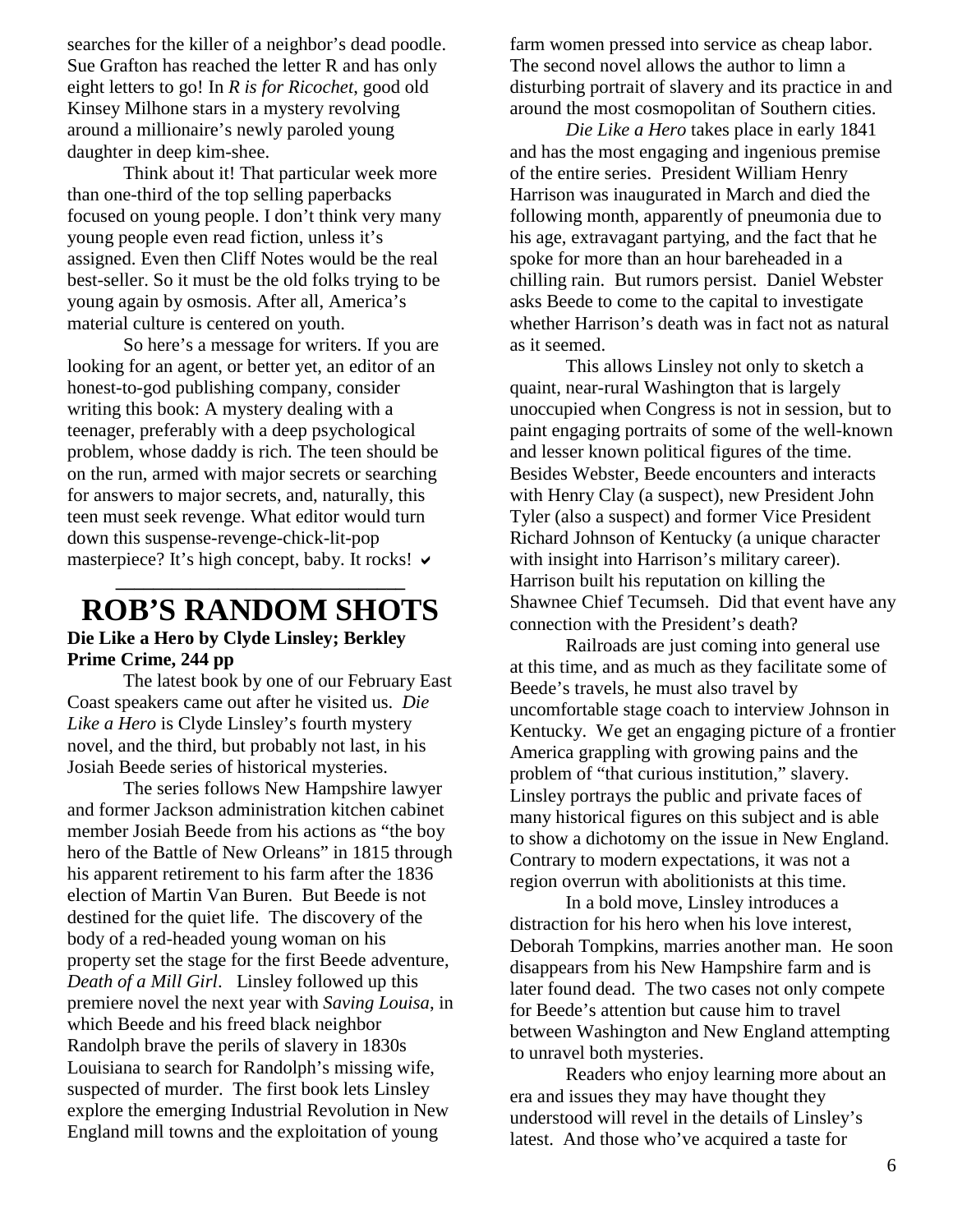Josiah Beede in previous novels will not be disappointed in this one. To say that Beede is a taciturn New Englander would be an understatement; Sherlock Holmes is a blabbermouth by comparison. If Gary Cooper ("yup"; "nope") were still alive, he would be a natural to portray Beede in a film.

## **Darkness on the Edge of Town by J. Carson Black (Margaret Falk), Signet, 358 pp**

**\_\_\_\_\_\_\_\_\_\_\_\_\_\_\_\_\_\_\_\_\_\_\_\_\_\_\_\_\_\_\_** 

 You can't read every mystery novel or thriller that's published each year. You do know that, don't you? It seems like we ought to be able to do that. I know I read between fifty and a hundred. I used to "read" consistently closer to the higher figure when I was working and could listen to a book on tape or CD at the rate of one per week. Alas. The things you give up when you retire.

 But you have to make room for new authors you discover. If you can't keep up with the annual flood of mystery titles, when you meet an author for the first time or are given a book in a mystery convention goodie bag, you sometimes discover someone you want to keep reading. That's the way it was at Left Coast Crime this year. I had breakfast with J. Carson Black of Tucson and her husband. I liked her description of her first novel, so I bought the last copy in the dealer room and went through it in about three sittings.

 Everything from the cover art to the style of her writing will remind you of Thomas Harris (*Silence of the Lambs* and the much better *Red Dragon*). This is not to say that Black is derivative. On the contrary, she presents an original heroine, Tucson native and local PD detective Laura Cardinal. The action begins with the report of a murdered 14-year-old girl on page three and the roller coaster action never lets up after that. Laura has both the advantages and disadvantages of having grown up in Tucson and knowing a lot about local families and old criminal cases. She finds clues to the current crime spree by a serial killer in an old manuscript her late mother wrote but never had published (there's a caution for would-be mystery authors).

 In the best tradition of Michael McGarrity, this is a police procedural and Black makes the most of multiple points of view, from other cops, to killers and potential victims. Laura's investigation

of the killer(s) leads her out of state, and what she discovers about one killer's childhood is as chilling as what Harris writes about "Buffalo Bill" in *Silence of the Lambs*. Like McGarrity, Black is not reluctant to harm some characters we've come to know and like over the course of the novel. And people we initially don't like eventually become understandable, even admirable characters.

 Eventually, the trail of the killer leads Laura from Bisbee, Arizona, to Florida, and home to her own backyard in Tucson. The final confrontation with the unexpected villain is both satisfying and gut-wrenching at the same time. With all the loose ends wrapped up, readers can only wait and hope for Carson Black's sequel, *The Dark of the Moon,* due to be published in January.

 This is an author and a novel you'll be glad you discovered. Want better recommendations? *Darkness* comes highly touted by such veteran mystery authors as Michael Prescott, Michael McGarrity, and multiple Edgar-winning T. Jefferson Parker. Check out Black's website at www.jcarsonblack.com. I've been remiss in not providing website info in each of these reviews. [Most authors have sites](http://www.jcarsonblack.com/) that use their names. Use Google or another search engine to find them. Keep reading and keep discovering.  $\triangleright$ 

—Rob Kresge

## *AND NOW FOR A BIO…*

## **WHO** *IS* **SARAH SCHWARTZ?**

Sarah Schwartz is a native of Idaho and a graduate of the University of Washington, with a bachelor's degree in Philosophy and a master's degree in what is now called Library and Information Science. She worked as a cataloger at the Washington State Library and then in library technical services and administration for a regional public library system in the Seattle area. As a librarian she grabbed as many technical writing assignments as possible and relished writing procedural manuals and brochures for various library computer processes.

 Sarah moved to Albuquerque three years ago in hopes that, while she wrote mystery novels, the sun would dry out the moss carpet clinging to her north side. In 2003, she was a winner in the *Alibi*'s Valentine's Day love letters contest. Her contribution indicated the murderous intent of her heart. Aside from trips to the gym, Sarah spends her days imagining homicide.

 Sarah has written two mysteries set in Idaho in the early 1950s and is beginning a new mystery set a hundred years ago on the lower Columbia River.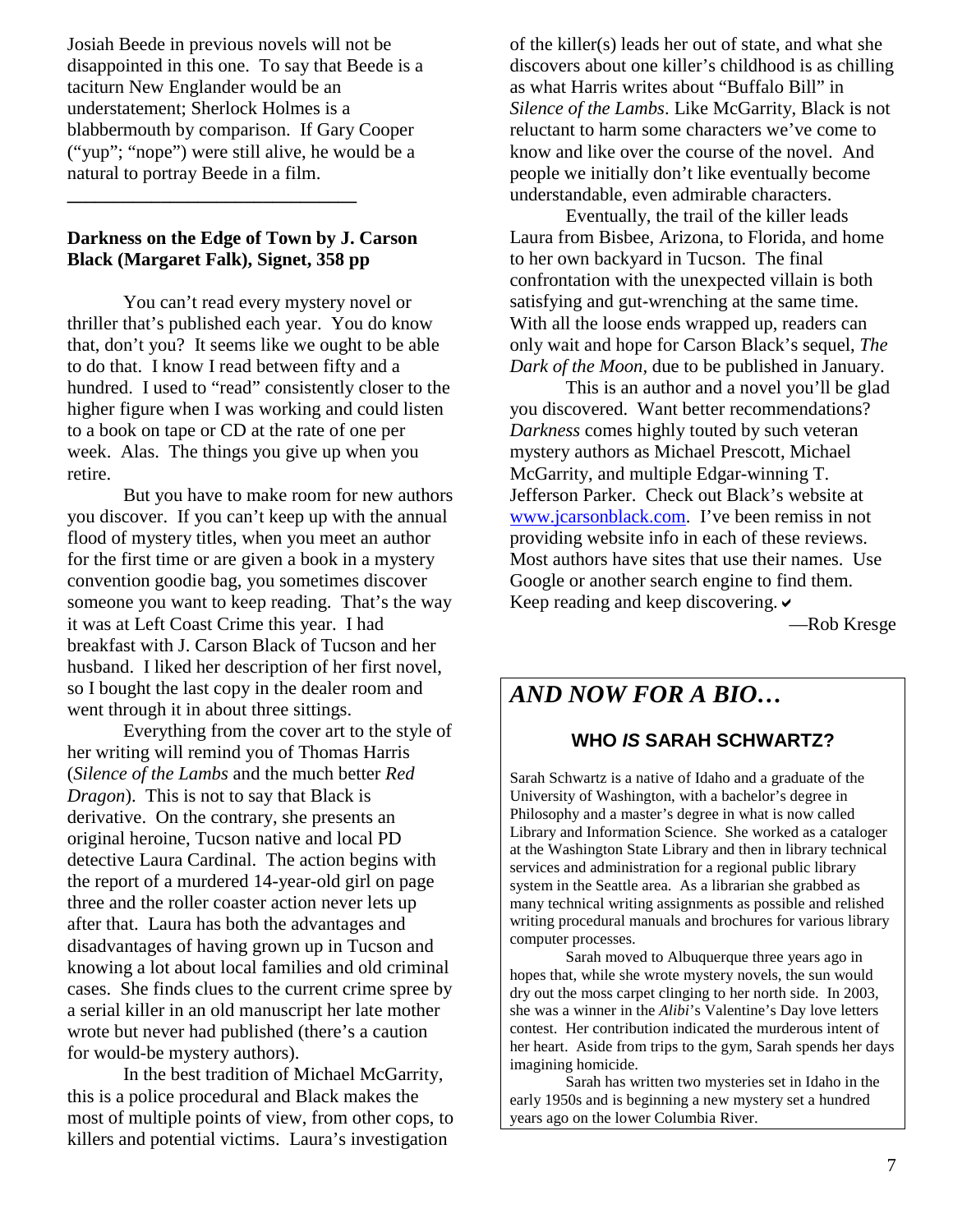## **Rob and Sue** *et al.* **do Lunch**

 Saturday night, June 4th, noted Alaskan mystery author (and Sister) **Sue Henry** came through Albuquerque, not only to promote her latest book, but also touring the country for experiences at the expense of the RV Manufacturers of America, who loaned her a 31 foot "Minnie Winnie." A few years ago, Sue started a second series, this one about a woman "of a certain age" who tours in an RV and is confronted with murders and other crimes. Sort of a "Route 66" for our generation (younger readers please excuse my assumption).

 The RV manufacturers were so taken by the idea of an established writer setting a sleuth aboard an RV that they are not only sponsoring (well, Sue is having to pay for her own gas) Sue's tour, but when she gets to New Orleans in September, they will give her a signing table at the annual RV Show and convention. In a two-fer, Sue will also get a signing table at the other major convention occurring in the same facility--the annual meeting of the AARP. Sounds like being allowed to print your own money, doesn't it?

 A fascinating cast of characters worthy of Agatha Christie met with Sue Saturday night and dined with her at El Pinto. Which of these diners would be a candidate for murder?

 Sue's traveling companion from Alaska, **Becky Lundqvist** (no, that's not a typo), is a flight nurse, EMT, and emergency room nurse who not only acts as a medical resource for Sue, an old friend of her family, but has written nursing textbooks and was a volunteer nurse in Bosnia for more than two years. By coincidence, Secret Agent K was checking sanctions monitors along the Serbia-Bosnia border during some of that time as well.

 **Lucinda Schroeder**, Croak and Dagger Chapter's April speaker, had a long and varied career as an undercover agent for several federal law enforcement agencies. She served as a resource for Sue's novel, *Sleeping Lady*, and her character was killed off in the early chapters.

 Lucinda brought along local Albuquerque writer **Gale Sutton**, who's trying to get one of her first three legal thrillers sold. Gale is a jury psychologist and writes from that perspective. If

she is published, Gale will become the seventh generation Sutton author. Her dad, Jeff Sutton, had a lot of sci-fi published in the 1960s and 70s.

 Chapter Secretary **Margaret Tessler** and Sue exchanged signed mysteries. Margaret and husband **Howard** have toured extensively by RV. Howard is an avid fisherman and ex-hunter.

 Southwest Writers members **Mary and Ted Lynn** came up to Albuquerque by RV that very day in order to have dinner with Sue. Recently they have been trying to interest publishers in a series of mysteries involving a couple touring by RV, drawing on their own extensive experiences, and they found Sue quite willing to talk about doing such a series and how to deal with publishers and agents. In addition, Mary regaled us all with experiences of having agents sit too long on a MS. One even dropped dead while reading her MS as an "exclusive." We all thought Mary's MS should have been titled *Kiss of Death*. Much hilarity ensued, lubricated by a pitcher of margaritas. Murder ideas flew around the table, scaring off some of the wait-staff.

 After seeing the Indian Pueblo Cultural Center and Old Town on Sunday, Sue and Becky went on to Santa Fe, Taos and Colorado as the tour continues.

**—**Rob Kresge

## **Croak & Dagger Lineup**

Free to the public in the police briefing room of the James Joseph Dwyer Memorial Substation, 12700 Montgomery NE, east of Tramway. For more information, call 281-5765.

On Saturday, **June 25, at 1 PM**, **John Maddox Roberts** will speak to the group. This prolific author has written numerous works of science fiction and fantasy, in addition to his successful historical SPQR mystery series. His latest book in the series, *SPQR VI: Nobody Loves a Centurion*, will be published later this year. He also writes mysteries starring Gabe Treloar, private eye, among other series.

On **Tuesday, July 26 at 7 PM**, we will hear from Albuquerque author **Penny Rudolph**, whose latest book is *Thicker Than Blood*.

On **Tuesday, August 23 at 7 PM**, we'll have **a true mystery guest**—even we don't know who it will be (yet)!

One sinister Saturday in September, **we'll all be going on a macabre trip to the morgue**. Join us if you dare!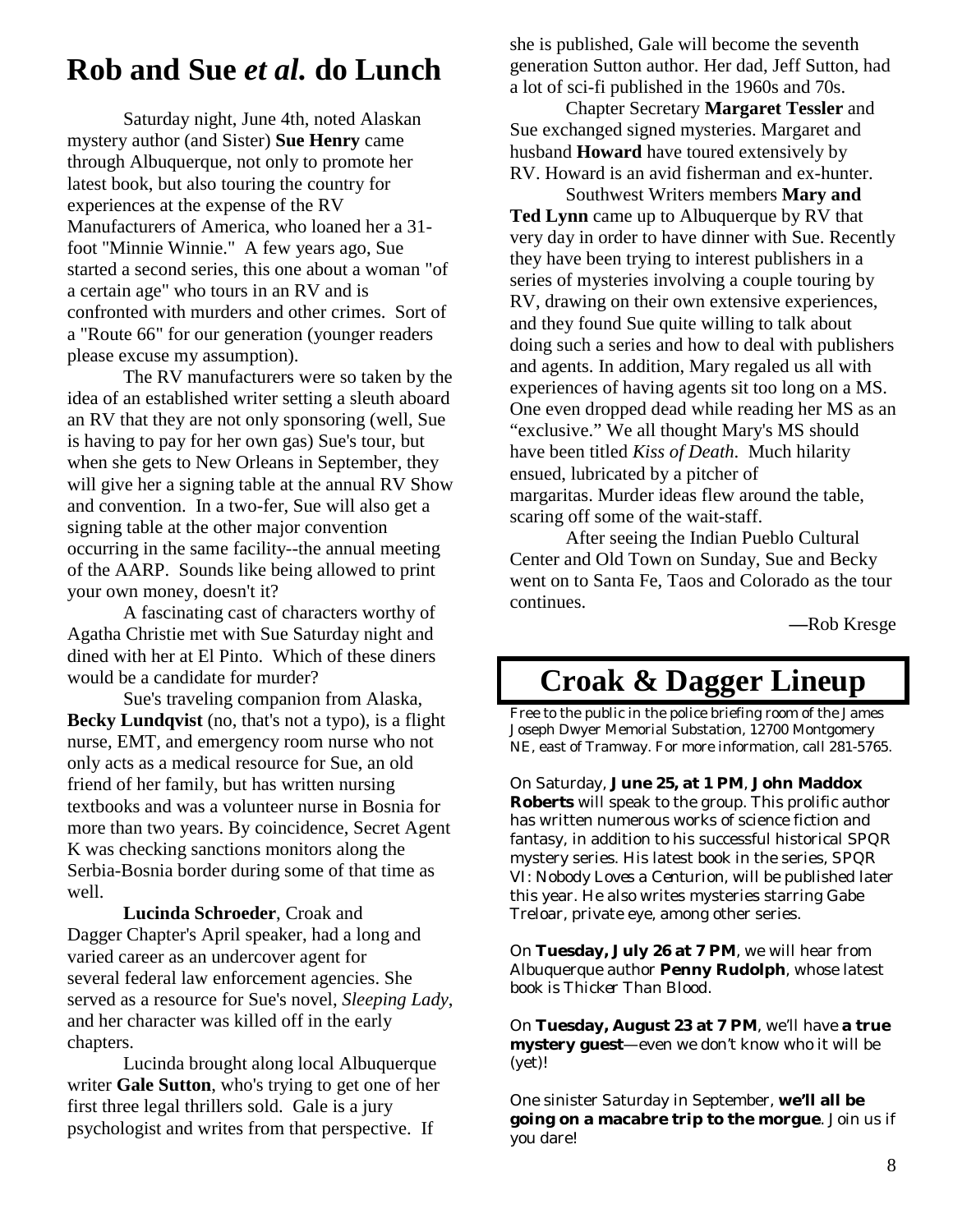### **STILL NOT A MEMBER OF SISTERS IN CRIME?**

\$20/year brings mystery to your life! The Albuquerque Croak & Dagger chapter welcomes mystery fans who want to enjoy felonious fun, absolutely criminal companionship and sensational speakers.

Benefits of membership in the Croak & Dagger chapter include a subscription to our *Nooseletter*, close contact with local mystery writers, and fun events with other mystery fans.

You do NOT have to be a member of the national organization to join us. Come hear our next program speaker and meet the gang. We promise to bring mayhem and murder into your life. **Contact Stephanie Hainsfurther, membership chair at 505-298-2155, or words13@osogrande.com.** 

## **LOCAL APPARITIONS**

#### Saturday, July 16 at 2:00 pm

**Albert Noyer,** a member of *Croak & Dagger,* will present slides and discuss three pagan Roman cults and two early Christian heresies at a signing for his latest 5th c. mystery novel, *The Cybelene Conspiracy.* **TITLE WAVE BOOKS**  1408 Eubank NE at Constitution **NOTE:** They have moved to the strip mall on the NE corner of Eubank and Constitution.

**A Mystery!!!** We have been informed that **J.A. Jance** will appear at **Bound to Be Read** on August 15<sup>th</sup>. However, the store's website has posted an announcement that they'll be finished with business in Albuquerque on that date.

**PAGE ONE—**Nothing mysterious scheduled.

**BOOKWORKS—** Nothing mysterious scheduled.

Notes taken at the New Mexico Book Fair, 7 May 2005, Cottonwood Mall

## **"What Writers Need to Know About the Brutal Truth of Book Promotion"** by MICHAEL McGARRITY

 \* Don't hesitate to self-promote! Tell where you'll be: signings, bookstore talks, guest appearances, etc.

 \* STAND UP and greet people! At book fairs don't sit behind your table and expect people to ask about your publication. Stand and engage people about the book.

 \* At store signings get there half an hour earlier and go into the aisles at tell people that you'll be signing at 7 P.M. (or whenever.)

 \* The main ways that people hear about your book:

1. Word of mouth is the most important!

2. A bookseller.

 3. Reviews in newspapers, magazines, internet sites. At about 70,000 new books/year, maybe 1% get reviews. (Don't count on one.)

 4. Promotion by your publisher or yourself. Big publishers spend about \$1 per book on promotion. This is given to booksellers, who use the money as they want. Publishers also buy front shelf space as a featured item.

 \* Ads: instead of spending a lot on an ad in The New York Times Review of Books, use the money to buy many ads in local papers.

 PUTTING THE BOOK IN A READER'S HANDS: get the book circulated, talked about.

1. Donate books to fund raisers.

 2. Donate books to libraries. Keep a quantity in your car and when visiting another town, find the library and give them a couple of copies.

 3. Give your book to service men who come to your house; plumbers, electricians, repairmen, etc.

 4. Buy books from your publisher and give them away for a tax deduction.

 5. When writing, keep your specialized interest audience in mind—fans of Westerns, historical novels, local sites.

 6. WOMEN ARE THE ONES WHO BUY BOOKS! Keep that in mind. They form book clubs, set up signing events, etc. Your book must appeal to a female audience, so at least have a strong woman character in it.

 7. Web Sites: yours should not be entirely selfpromoting, but also informative. McGarrity said his is used for research about New Mexico by others.

## WHY WRITE BOOKS?

You must have a compulsion to write a story and can't stop from doing so.

**NEXT ISSUE END OF SEPT. FOR NOW, CASE CLOSED!** 

—Page Erwin, ED

**###** 

**ANSWERS TO AUTHOR OBSCURIA ATTACHED**